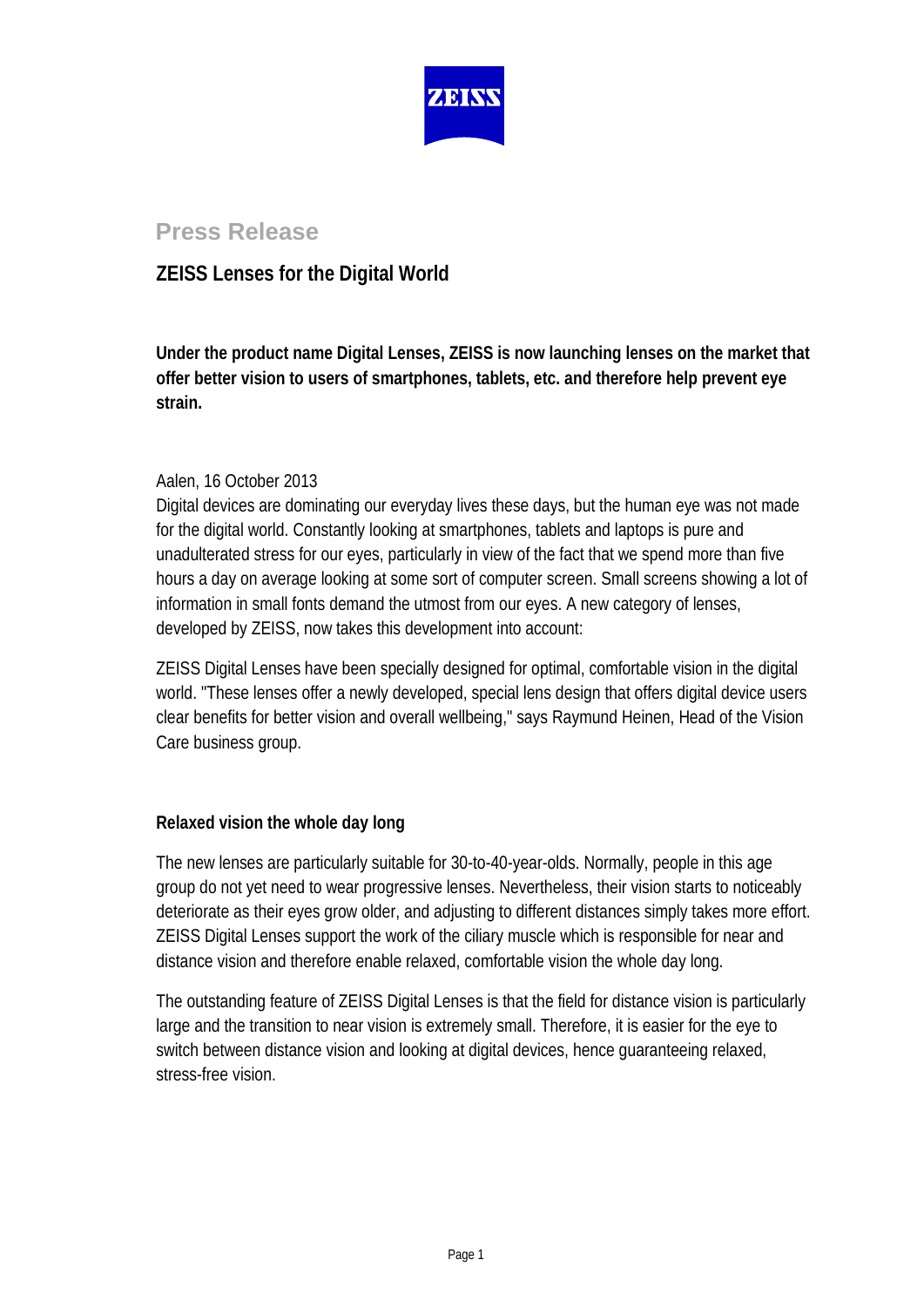

### **Small screen, great stress**

Users look at their smartphones, tablets or laptops for an average of five hours a day. And the trend is accelerating. From 20[1](#page-1-0)3, there will be more mobile devices than people in the world.<sup>1</sup> However, the human eye is not designed for the digital world, and constantly looking at digital devices is pure and unadulterated stress for our eyes. Frequent use therefore leads to noticeable problems: 61 percent of users complain about fatigue, 45 percent about dry eyes, just under twothirds about neck strain and 31 percent about headache.[2](#page-1-1)

Heinen: "These new precision lenses make it possible to avoid most of the problems associated with the use of digital devices." Whether fatigue, dry eyes or neck strain: test wearers of ZEISS Digital Lenses confirmed the fast improvement of these or similar complaints[.3](#page-1-2) "A stress test among smartphone and tablet users showed that wearers of ZEISS Digital Lenses had four times fewer complaints than persons who did not wear glasses or who wore single vision lenses. In general, over 90 percent of the participants were very satisfied with the properties of the ZEISS Digital Lenses," says Raymund Heinen.

The problem: Our eyes do not only have to focus on a certain near range, but reading on a (small) screen and the fast switch to distance vision also cause additional difficulties. Normally, this type of visual defect does not occur until our mid-forties – a condition that the experts call presbyopia. The reading of small print and recognizing small objects close-up become increasingly difficult – symptoms that can now also be experienced in younger years through the growing use of digital devices because increasing performance is demanded of our eyes due to the constant switch in focus between the screen and the surrounding area.

## **Lenses for the whole day long**

The new lenses can be worn the whole day long, not only when using digital devices. "The ZEISS Digital Lenses are spontaneously accepted by the eye. The familiarization period is very short. Therefore, the lenses are ideal for people who are already wearing single vision lenses or who need their first glasses," Heinen continues. "The switch from the far to the near range is no problem, even for 'untrained' eyes. There is considerably less stress on the muscles of the eye. Burning, dry or tired eyes are now a thing of the past. At long last, our eyes are able to keep pace with the rapid developments in digital technology."

Zeiss Digital Lenses will be gradually introduced internationally from October 2013 and will be available from all ZEISS partner opticians.

<span id="page-1-0"></span><sup>1</sup> ARD/ZDF online study in 2013  $\overline{\phantom{a}}$ 

<span id="page-1-1"></span><sup>2</sup> Online survey of around 800 participants from Germany and Austria conducted by IMW-KÖLN, on behalf of Carl Zeiss Vision International GmbH

<span id="page-1-2"></span><sup>3</sup> Wearing trial with ZEISS Digital Lenses conducted by Carl Zeiss Vision International GmbH, 2013